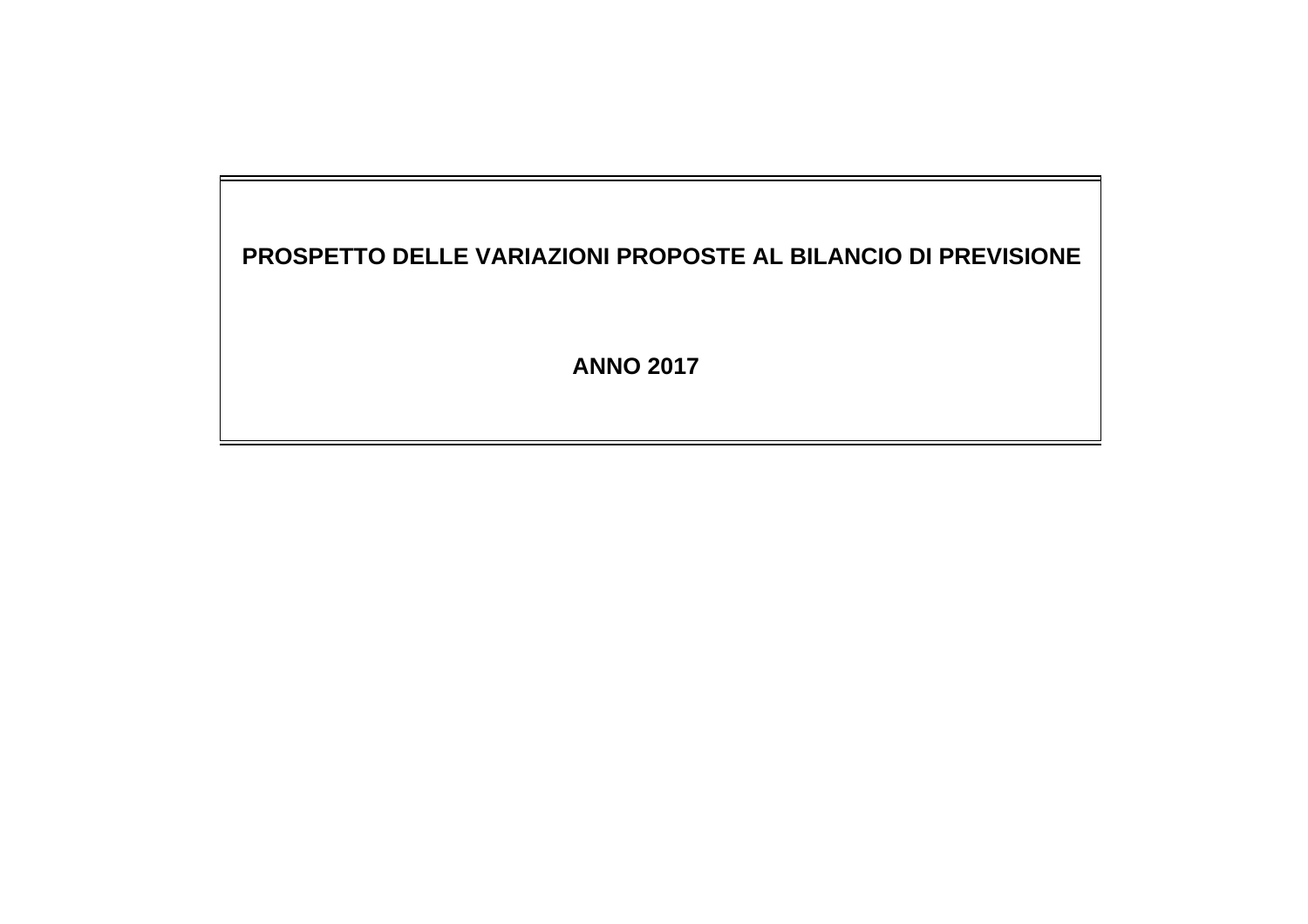#### **COMUNE DI SCONTRONE Prospetto Variazioni Provvisorie** Data Elaborazione 03-08-2017

# Pagina 1 **S E Z I O N E E N T R A T E**

|                                      |                                                                                         |                   | --------   |                | ----------          |                       |            |                |                     |
|--------------------------------------|-----------------------------------------------------------------------------------------|-------------------|------------|----------------|---------------------|-----------------------|------------|----------------|---------------------|
| CAPITOLO                             |                                                                                         | COMPETENZA        |            |                |                     | CASSA                 |            |                |                     |
|                                      |                                                                                         | <b>PREVISIONI</b> | VARIAZIONI |                |                     |                       | VARIAZIONI |                |                     |
| PROG.<br><b>CODICE</b>               | <b>DESCRIZIONE</b>                                                                      | <b>ATTUALI</b>    | IN AUMENTO | IN DIMINUZIONE | SOMME<br>RISULTANTI | PREVISIONI<br>ATTUALI | IN AUMENTO | IN DIMINUZIONE | SOMME<br>RISULTANTI |
| $\mathbf{1}$<br>3042.0<br>2.101.0101 | fondo solidarietà<br>immigrazione                                                       | 0,00              | 21.500,00  |                | 21.500,00           | 0,00                  | 21.500,00  |                | 21.500,00           |
|                                      | <b>TOTALE CATEGORIA: 101</b>                                                            | 0,00              | 21.500,00  | 0,00           | 21.500,00           | 0,00                  | 21.500,00  | 0,00           | 21.500,00           |
|                                      | <b>TOTALE TIPOLOGIA 101</b>                                                             | 0,00              | 21.500,00  | 0,00           | 21.500,00           | 0,00                  | 21.500,00  | 0,00           | 21.500,00           |
|                                      | <b>TOTALE TITOLO 2</b>                                                                  | 0,00              | 21.500,00  | 0,00           | 21.500,00           | 0,00                  | 21.500,00  | 0,00           | 21.500,00           |
| $\mathbf{2}$<br>379.0<br>3.100.0300  | BACINI IMBRIFERI MONTANI<br>(B.I.M. )- RECUPERO<br>PERIODI PREGRESSI<br>A.C.E.A. S.P.A. | 43.397,00         |            | 14.536,50      | 28.860,50           | 43.397,00             |            | 14.536,50      | 28.860,50           |
|                                      | <b>TOTALE CATEGORIA: 300</b>                                                            | 43.397,00         | 0,00       | 14.536,50      | 28.860,50           | 43.397,00             | 0,00       | 14.536,50      | 28.860,50           |
|                                      | <b>TOTALE TIPOLOGIA 100</b>                                                             | 43.397,00         | 0,00       | 14.536,50      | 28.860,50           | 43.397,00             | 0,00       | 14.536,50      | 28.860,50           |
|                                      | <b>TOTALE TITOLO 3</b>                                                                  | 43.397,00         | 0,00       | 14.536,50      | 28.860,50           | 43.397,00             | 0,00       | 14.536,50      | 28.860,50           |
|                                      |                                                                                         |                   |            |                |                     |                       |            |                |                     |
|                                      | <b>TOTALE ENTRATE</b>                                                                   | 43.397,00         | 21.500,00  | 14.536,50      | 50.360,50           | 43.397,00             | 21.500,00  | 14.536,50      | 50.360,50           |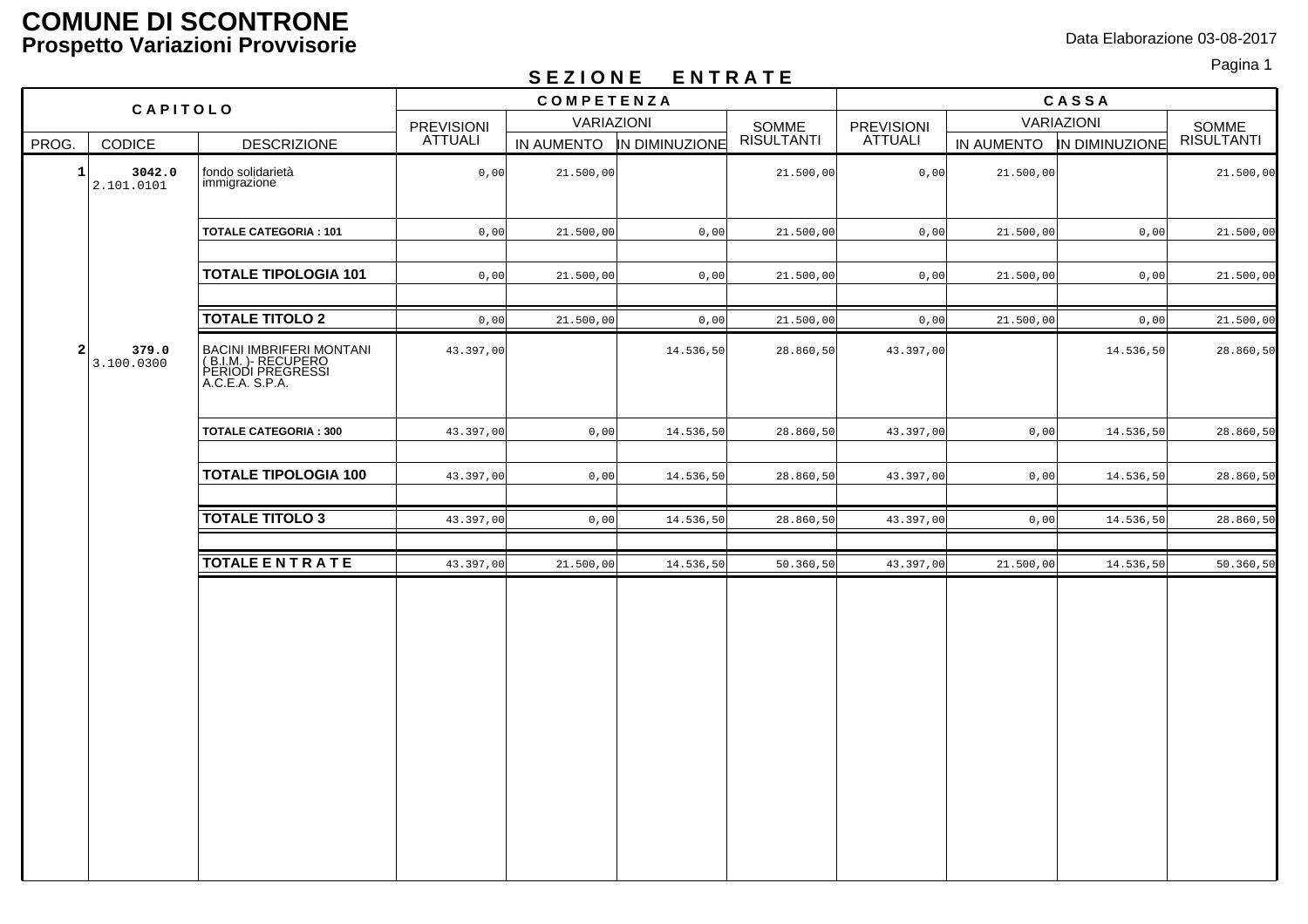#### **COMUNE DI SCONTRONE Prospetto Variazioni Provvisorie** Data Elaborazione 03-08-2017

# Pagina 2 **S E Z I O N E S P E S E**

|                |                       | -------<br>- -<br>$ -$<br>COMPETENZA                                                             |                |            |                | CASSA             |                   |            |                |                   |
|----------------|-----------------------|--------------------------------------------------------------------------------------------------|----------------|------------|----------------|-------------------|-------------------|------------|----------------|-------------------|
| CAPITOLO       |                       | <b>VARIAZIONI</b><br><b>PREVISIONI</b>                                                           |                |            | <b>SOMME</b>   | <b>PREVISIONI</b> | <b>VARIAZIONI</b> |            | SOMME          |                   |
| PROG.          | <b>CODICE</b>         | <b>DESCRIZIONE</b>                                                                               | <b>ATTUALI</b> | IN AUMENTO | IN DIMINUZIONE | <b>RISULTANTI</b> | <b>ATTUALI</b>    | IN AUMENTO | IN DIMINUZIONE | <b>RISULTANTI</b> |
| 1              | 58.0<br>01.02.1.101   | INDENNITA' E RIMBORSO<br>SPESE AL PERSO NALE A<br>CONVENZIONE                                    | 41,13          |            | 41,13          | 0,00              | 41,13             |            | 41,13          | 0,00              |
| $\overline{a}$ | 125.0<br>01.02.1.104  | <b>CONTRIBUTO AGENZIA</b><br><b>SEGRETARIO</b>                                                   | 2.056,33       |            | 2.056,33       | 0,00              | 8.056,33          |            | 2.056, 33      | 6.000,00          |
|                |                       | <b>TOTALE PROGRAMMA 2</b>                                                                        | 2.097,46       | 0,00       | 2.097,46       | 0,00              | 8.097,46          | 0,00       | 2.097, 46      | 6.000,00          |
| 3              | 392.0<br>01.04.1.103  | ACCERTAMENTO E<br> FORMATTAZIONE RUOLI<br> TRUBUTI                                               | 6.986,00       |            | 6.986,00       | 0,00              | 9.815,05          |            | 6.986,00       | 2.829,05          |
|                |                       | <b>TOTALE PROGRAMMA 4</b>                                                                        | 6.986,00       | 0,00       | 6.986,00       | 0,00              | 9.815,05          | 0,00       | 6.986,00       | 2.829,05          |
| 4              | 196.0<br>01.06.1.103  | SPESE PER PROGETTAZIONI,<br>PERIZ IE, COLLAUDI E<br>SOPRALLUOGHI                                 | 7.416,39       |            | 7.386,72       | 29,67             | 20.087,87         |            | 7.386, 72      | 12.701,15         |
|                |                       | <b>TOTALE PROGRAMMA 6</b>                                                                        | 7.416,39       | 0,00       | 7.386,72       | 29,67             | 20.087,87         | 0,00       | 7.386, 72      | 12.701,15         |
|                |                       | <b>TOTALE MISSIONE 1</b>                                                                         | 16.499,85      | 0,00       | 16.470,18      | 29,67             | 38.000,38         | 0,00       | 16.470,18      | 21.530,20         |
| 5              | 814.0<br>04.06.1.103  | SPESE PER CORSO<br>EXTRASCOLASTICO DI SCI<br><b>ALPINO</b>                                       | 1.028,16       |            | 1.028,16       | 0,00              | 1.028,16          |            | 1.028,16       | 0,00              |
|                |                       | <b>TOTALE PROGRAMMA 6</b>                                                                        | 1.028,16       | 0,00       | 1.028,16       | 0,00              | 1.028,16          | 0,00       | 1.028, 16      | 0,00              |
|                |                       |                                                                                                  |                |            |                |                   |                   |            |                |                   |
|                |                       | <b>TOTALE MISSIONE 4</b>                                                                         | 1.028,16       | 0,00       | 1.028,16       | 0,00              | 1.028,16          | 0,00       | 1.028, 16      | 0,00              |
| 6              | 1575.0<br>09.03.1.103 | SPESE SMALTIMENTO IN<br>DISCARICA DI BOCCHE DI<br>FORLI - SPESE RACCOLTA<br><b>DIFFERENZIATA</b> | 46.423,12      |            | 13.109,79      | 33.313,33         | 80.066,62         |            | 13.109,79      | 66.956,83         |
|                |                       | <b>TOTALE PROGRAMMA 3</b>                                                                        | 46.423,12      | 0,00       | 13.109,79      | 33.313,33         | 80.066,62         | 0,00       | 13.109,79      | 66.956,83         |
| 7              | 3017.0<br>09.04.1.104 | TRASFERIMENTO ONERI PER<br>LA DEPURAZIONE                                                        | 13.614,02      |            | 6.787,76       | 6.826,26          | 35.174,02         |            | 6.787,76       | 28.386,26         |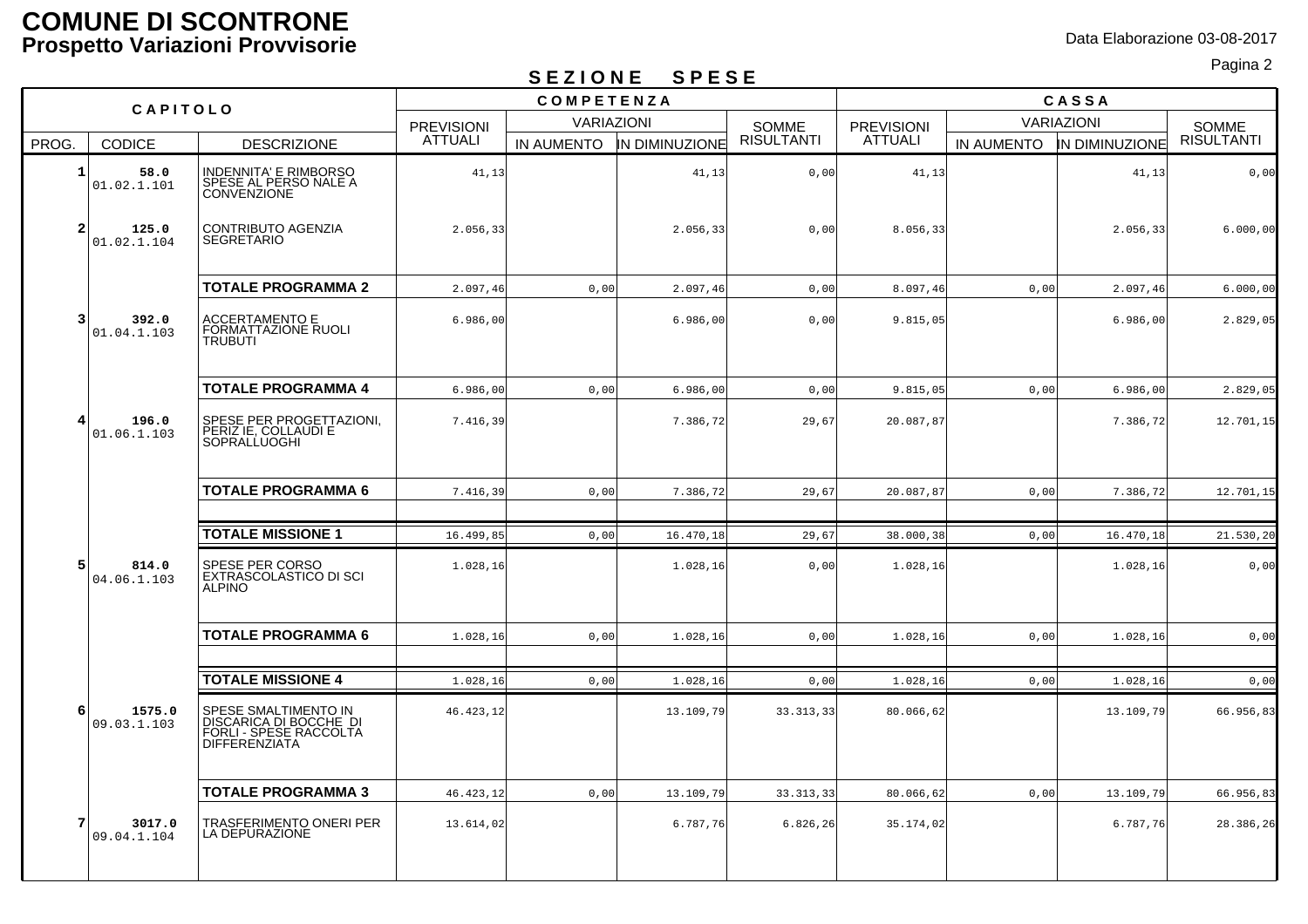#### **COMUNE DI SCONTRONE Prospetto Variazioni Provvisorie** Data Elaborazione 03-08-2017

# Pagina 3 **S E Z I O N E S P E S E**

|          |                                         |                                              |                   | 0 L L I V II L    | 0 I L U L      |                   |                   |           |                           |                     |
|----------|-----------------------------------------|----------------------------------------------|-------------------|-------------------|----------------|-------------------|-------------------|-----------|---------------------------|---------------------|
|          |                                         |                                              |                   | COMPETENZA        |                |                   |                   |           | CASSA                     |                     |
| CAPITOLO |                                         |                                              | <b>PREVISIONI</b> | <b>VARIAZIONI</b> |                | SOMME             | <b>PREVISIONI</b> |           | VARIAZIONI                |                     |
| PROG.    | <b>CODICE</b>                           | <b>DESCRIZIONE</b>                           | ATTUALI           | IN AUMENTO        | IN DIMINUZIONE | <b>RISULTANTI</b> | <b>ATTUALI</b>    |           | IN AUMENTO IN DIMINUZIONE | SOMME<br>RISULTANTI |
|          |                                         |                                              |                   |                   |                |                   |                   |           |                           |                     |
|          |                                         | <b>TOTALE PROGRAMMA 4</b>                    | 13.614,02         | 0,00              | 6.787,76       | 6.826, 26         | 35.174,02         | 0,00      | 6.787,76                  | 28.386,26           |
|          |                                         |                                              |                   |                   |                |                   |                   |           |                           |                     |
|          |                                         | <b>TOTALE MISSIONE 9</b>                     | 60.037,14         | 0,00              | 19.897,55      | 40.139,59         | 115.240,64        | 0,00      | 19.897,55                 | 95.343,09           |
|          | 8 <sup>1</sup><br>3075.0<br>20.03.1.110 | FONDO RISCHI PASSIVITA'<br>POTENZIALI        | 0,00              | 37.884,96         |                | 37.884,96         | 0,00              | 37.884,96 |                           | 37.884,96           |
|          |                                         | <b>TOTALE PROGRAMMA 3</b>                    | 0,00              | 37.884,96         | 0,00           | 37.884,96         | 0,00              | 37.884,96 | 0,00                      | 37.884,96           |
|          |                                         | <b>TOTALE MISSIONE 20</b>                    | 0,00              | 37.884,96         | 0,00           | 37.884,96         | 0,00              | 37.884,96 | 0,00                      | 37.884,96           |
|          | $\overline{9}$<br>2922.0<br>50.02.4.403 | <b>QUOTA CAPITALE MUTUI</b><br>CASSA DD. PP. | 21.853,84         | 2.807,76          |                | 24.661,60         | 28.744,80         | 2.807,76  |                           | 31.552,56           |
| 10       | 3076.0<br>50.02.4.403                   | QUOTA CAPITALE MUTUO<br>I.C.S.               | 0,00              | 3.666,67          |                | 3.666, 67         | 0,00              | 3.666, 67 |                           | 3.666,67            |
|          |                                         | <b>TOTALE PROGRAMMA 2</b>                    | 21.853,84         | 6.474,43          | 0,00           | 28.328,27         | 28.744,80         | 6.474, 43 | 0,00                      | 35.219,23           |
|          |                                         | <b>TOTALE MISSIONE 50</b>                    | 21.853,84         | 6.474,43          | 0,00           | 28.328,27         | 28.744,80         | 6.474, 43 | 0,00                      | 35.219,23           |
|          |                                         | <b>TOTALE S P E S E</b>                      | 99.418,99         | 44.359,39         | 37.395,89      | 106.382,49        | 183.013,98        | 44.359,39 | 37.395,89                 | 189.977,48          |
|          |                                         |                                              |                   |                   |                |                   |                   |           |                           |                     |